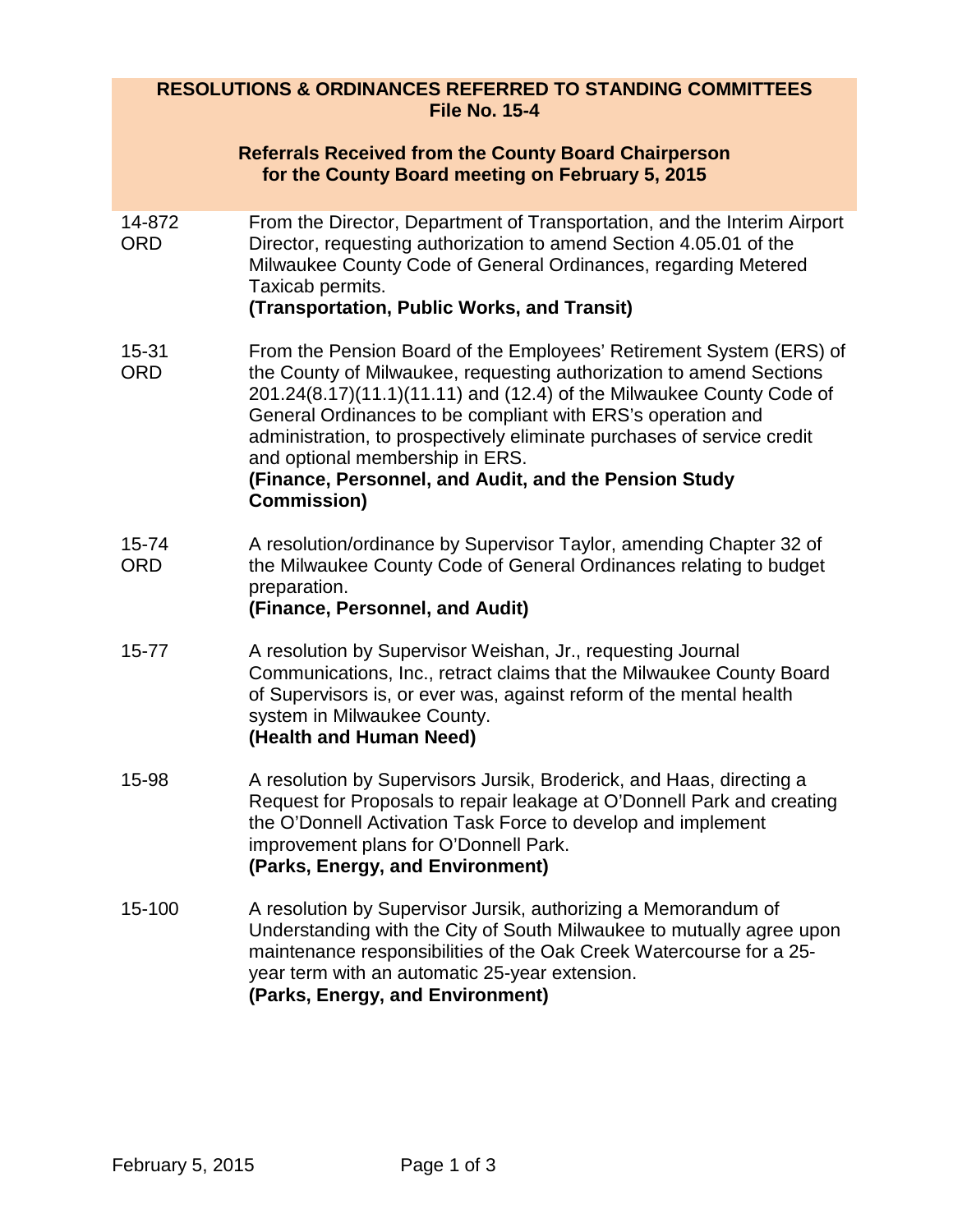- 15-118 A resolution by Supervisors Rainey, Dimitrijevic, Broderick, Romo West, Johnson, Jr., and Weddle, requesting that the Wisconsin State Legislature amend the Wisconsin Statutes and Annotations to permit residents who are 16 years of age or older to vote in school board elections and preregister to vote prior to reaching 18 years of age. **(Intergovernmental Relations Committee)**
- 15-120 A resolution by Supervisor Jursik, requesting the Milwaukee County Audit Services Division conduct an audit of the O'Donnell Park Facility to help develop recommendations for revitalizing the site as a publicly owned and operated asset. **(Finance, Personnel, and Audit)**
- 15-124 A resolution by Supervisor Romo West, authorizing the Office of the Sheriff to renew Milwaukee County's partnership with the SafeRide program and contribute \$5,000 to SafeRide and authorizing an appropriation transfer in the amount of \$5,000 to offset the County's contribution to SafeRide. **(Judiciary, Safety, and General Services, and Health and Human Needs)**